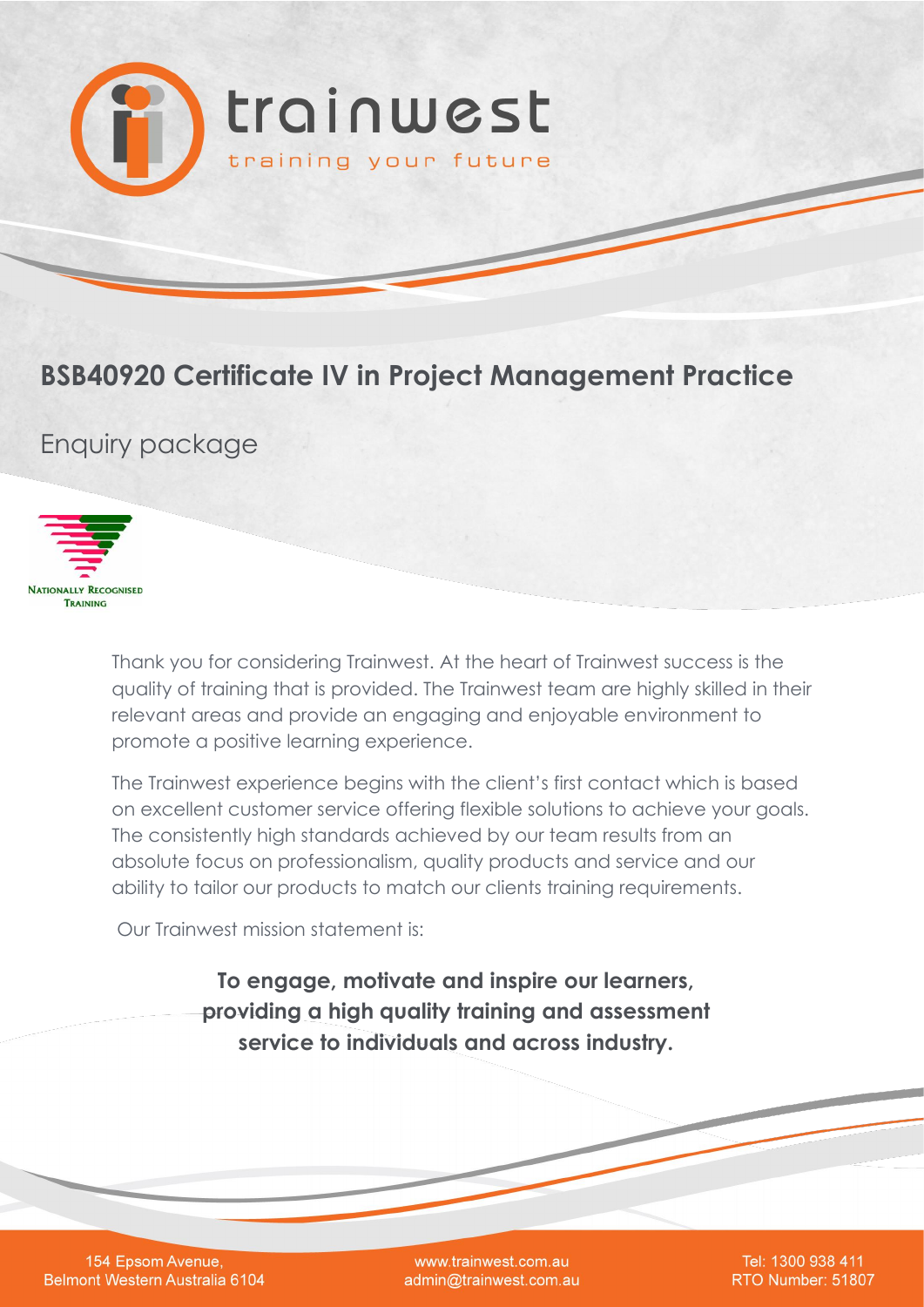## **BSB40920 CERTIFICATE IV** in Project Management Practice



**OVERVIEW:** This course will provide you with the skills and knowledge to manage projects and overall project outcomes. It will assist you to use project tools and a variety of methods effectively. Key topics include the management of scope, time, cost, human resources, quality, risk and safety. Manage the process from initiation to completion with what you learn here.



**ENTRY REQUIREMENTS:** There are no prerequisites requirements for individual units. There are reading and writing requirements during the course and access to a computer is required.

#### **PATHWAY INFORMATION:**

#### **Pathways into the qualification**

Preferred pathways for candidates considering this qualification include:

- BSB30120 Certificate III in Business or other relevant qualification OR
- **X** with vocational experience in project-based work



## **DELIVERY STRUCTURE:**

**In-House training** This course can be delivered onsite at your location. For more information, contact Trainwest. The course will be fully customised to suit the needs of the client. For information and pricing contact Trainwest.

**eLearning:** This course is available through self-directed learning. Please refer to page 8 of this enquiry pack.



## **ASSESSMENT REQUIREMENTS**

The BSB40920 Certificate IV in Project Management Practice.is competency based. You will have assessments to complete in which you are required to provide evidence that you have understood the learning material and applied it to the workplace.

## **ASSESSMENT METHODS**

Students are required to complete assessment tasks for each module which typically include:

- Answers to knowledge-based questions and questions demonstrating student's application of the required knowledge
- **X** Completion of case studies
- **X** Completion of workplace projects
- **X** Third party reports from student's supervisors

154 Epsom Avenue, Belmont Western Australia 6104

www.trainwest.com.au admin@trainwest.com.au

Tel: 1300 938 411 RTO Number: 51807

Page **2** of **4**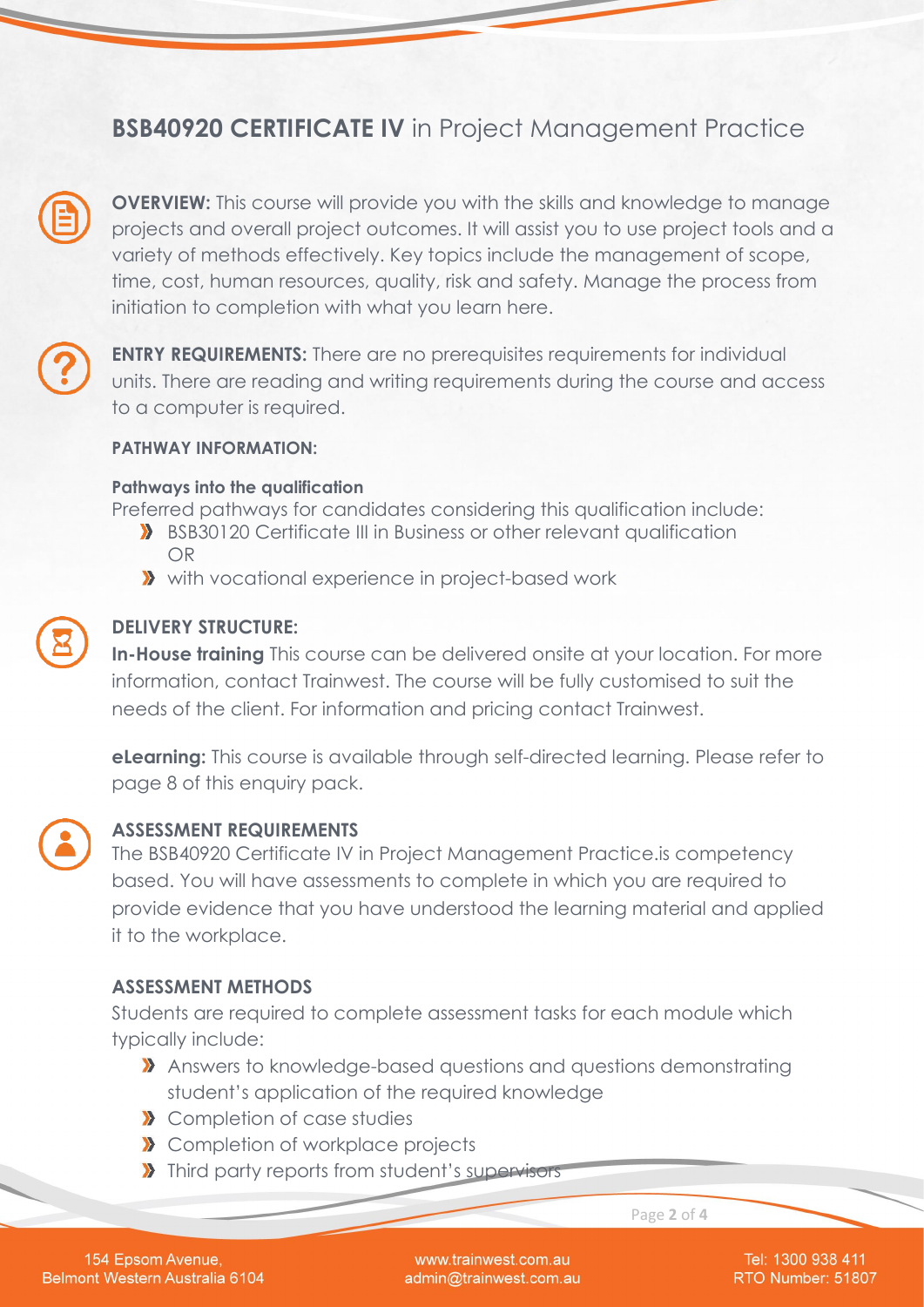#### **ASSESSMENT TIMEFRAMES**

Students have up to 24 months to complete this qualification. Please be aware this is a maximum time frame and is greatly dependant on your current job role and pre-existing skills and abilities. You can submit your assessments at any time after attending the face to face component. The actual time for completion varies between students.



#### **REQUIRED RESOURCES**

- **X** Trainwest will provide a full set of learning and assessment materials to learners for all units of competency.
- A laptop that enables you to access the internet via Wi-Fi is optional



#### **SUPPORT PROVIDED**

Trainwest provides ongoing support to students throughout the duration of the program via email and telephone.

Each student has access to 30 minutes one on one coaching free of charge. Additional one on one coaching is available at an hourly rate for those who need it.

#### **RECOGNITION OF PRIOR LEARNING**

Recognition of Prior Learning (RPL) is available for this qualification. RPL is an assessment based pathway and is suitable for those who already have the skills and knowledge in one or more of the areas which make up the BSB40920 Certificate IV in Project Management Practice and do not wish to undergo further training.

For those considering RPL please speak with the Trainwest Student Support team. The Student Support Team will make an initial assessment of suitability and discuss the RPL process.



#### **NATIONAL RECOGNITION**

Trainwest recognises qualifications and statements of attainment issued by other Registered Training Organisations and under the Australian Qualifications Framework.

If you have previously completed any nationally accredited training, please include your certificates and transcripts with your enrolment application for credit review.

**CERTIFICATION:** Upon successful completion, participants will receive a Statement of Attainment towards or issuance of the full BSB40920 Certificate IV in Project Management Practice.

154 Epsom Avenue, Belmont Western Australia 6104

www.trainwest.com.au admin@trainwest.com.au

Tel: 1300 938 411 RTO Number: 51807

Page **3** of **4**